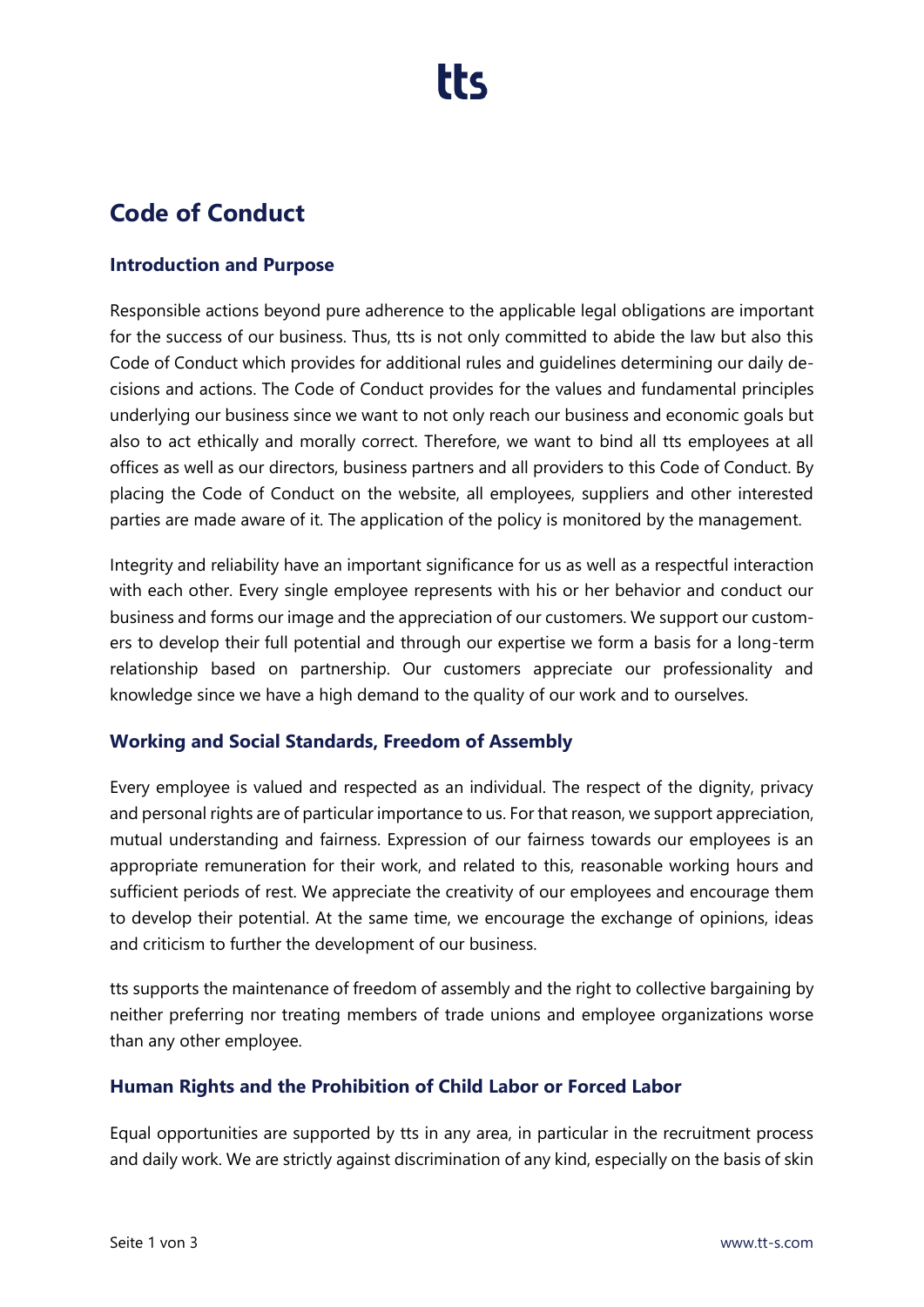# tt<

color, race, nationality, gender, age, social background, disability, sexual orientation, political or religious position. Furthermore, any kind of sexual harassment or bullying is prohibited.

All tts employees act in accordance with the internationally recognized human rights and the essential working and social standards such as the Universal Declaration of Human Rights, the declarations of the International Labour Organization on Labor Standards and the OECD Guidelines for Multinational Enterprises.

We strictly oppose any kind of child labor and are for the adherence to the UN Convention on the Rights of the Child. Furthermore, we do not want to force anybody against his or her will to work.

#### **Environmental Protection/ Sustainability/ Natural Resources**

All laws for the protection of humans and the environment have to be adhered to. At tts, it is our goal to minimize our negative environmental impact and to improve environmental protection. For that reason, we adhere to the legal requirements for the security and protection of the environment and ensure that we do not endanger anyone.

Safety at work and health play an important role for us to make sure that everyone can work safely and without restrictions. Occupational health and safety measures are to be followed by every employee. We use these measures to minimize the risk and as a preventive means to avoid any dangers to the health and safety of our employees.

The economical and responsible use of business resources as well as natural resources is important to prevent abuse or waste. Every employee has to protect the business assets against loss, damage, theft or other damage.

#### **Competition Law and Competition**

tts stands for an open and fair competition, which should not be distorted or restricted through agreements amongst competitors about prices, offers, conditions or similar points, hence, we strictly oppose such agreements. Sensitive information may neither be exchanged nor be used to abuse the dominant position within the market.

#### **Corruption and Bribery**

We position clearly against corruption and bribery to further a fair competition with equal conditions. Business and actions based on dishonest behavior are not tolerated.

It is prohibited to accept or receive additional benefits. Additionally, the acceptance of gifts or invitations, going beyond gestures of politeness, are not allowed.